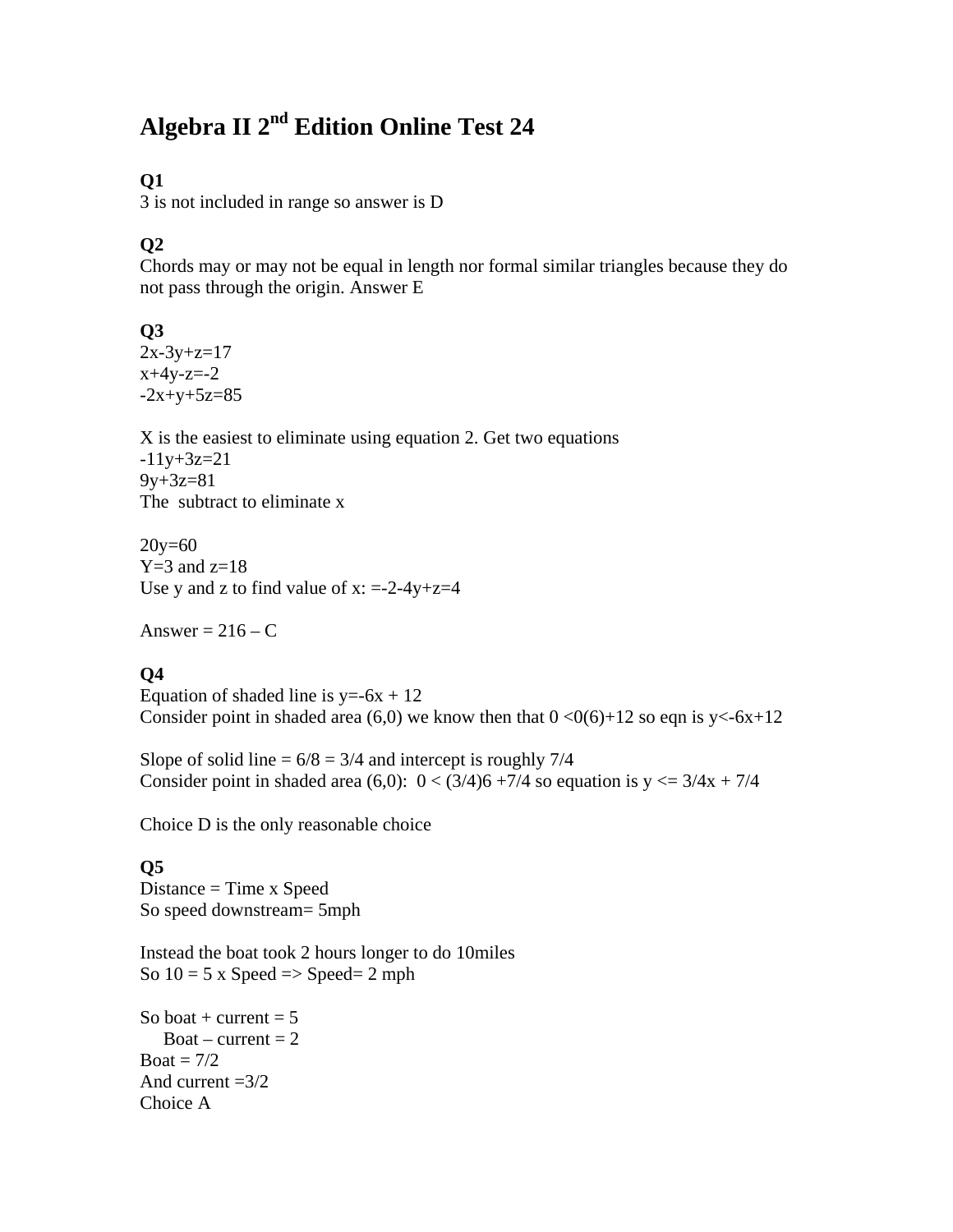**Q6**  
\n
$$
17x^2 - 200x - 5 = 0
$$
\n
$$
x = \frac{200 \pm \sqrt{40340}}{34}
$$
\nAnswer C

#### **Q7**

Answer D One x value (2) is mapped to multiple y values  $(2,-1)$ 

### **Q8**

$$
3x - \frac{24}{x} - 6 = 0
$$
  
\n
$$
3x^2 - 6x - 24 = 0
$$
  
\n
$$
x^2 - 2x - 8 = 0
$$
  
\n
$$
x^2 - 4x + 2x - 8 = 0
$$
  
\n
$$
(x - 4) + (x + 2) = 0
$$
  
\n
$$
x = 4, -2
$$
  
\n
$$
y = -12, 6
$$
  
\nAnswer : D

# **Q9**

$$
F(4) = \frac{2(4) - 5(4^2)}{Answer : E}
$$

# **Q10**

$$
R = k \frac{c}{f}
$$
  
\n
$$
120 = k \frac{300}{15} - \frac{5}{6} \cdot \frac{300}{10}
$$
  
\n
$$
k = 6
$$
  
\n
$$
90 = 6 \frac{c}{10}
$$
  
\n
$$
c = 150
$$

: *Answer D*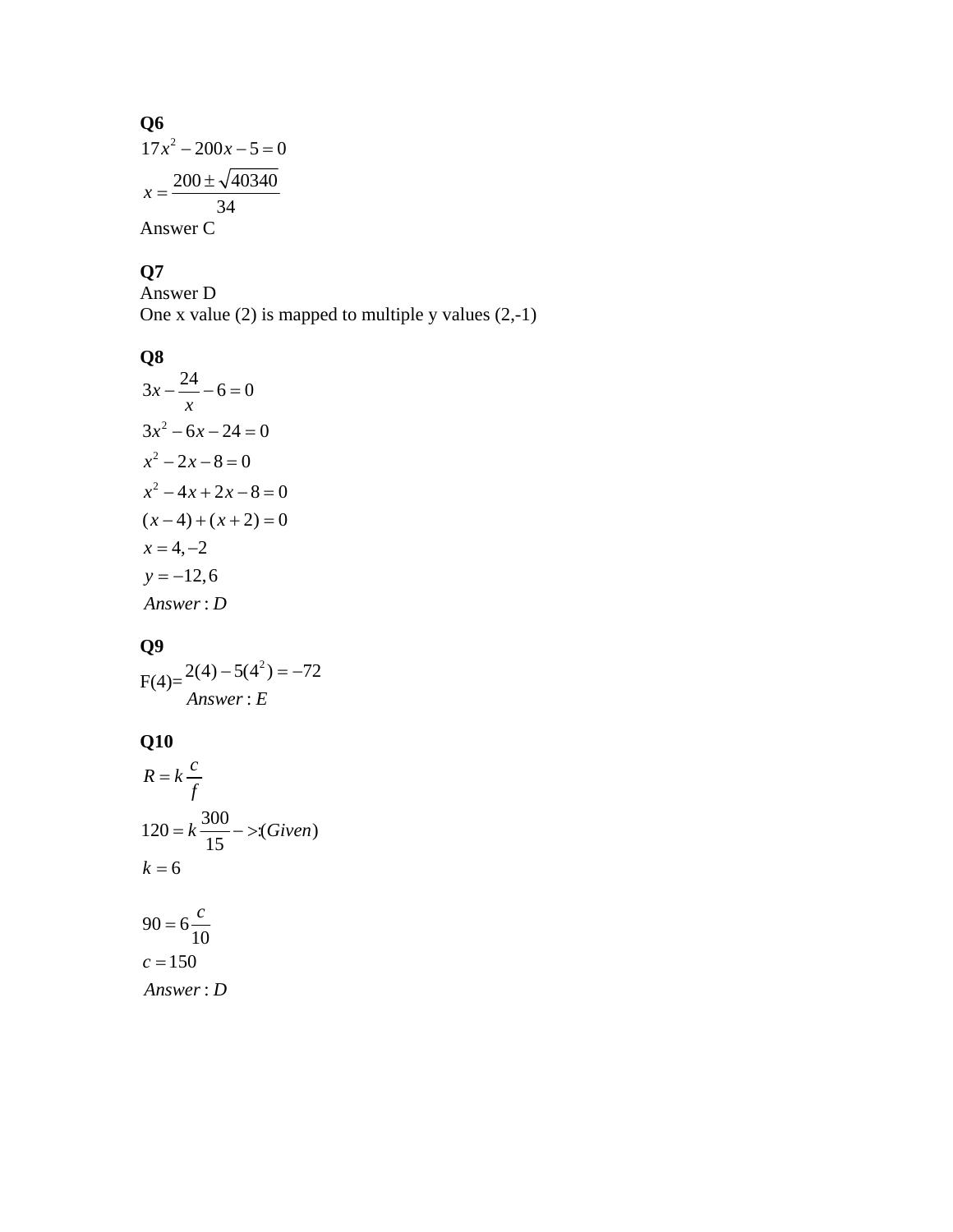Q11  
4(-1)<sup>2</sup>-3(-1)(i) - 
$$
\sqrt{-1}\sqrt{3}\sqrt{3}
$$
  
+4+3i-3i  
+4  
Answer : E

Q12  
\n
$$
\sqrt{(-3-4)^2 + (4-3)^2} = \sqrt{50} = 5\sqrt{2}
$$
\nAnswer: A

#### Q13

Speed of Current  $=$  4mph Distance = Time x Speed, In this case we need to equate times for two journeys Let speed of boat be x then,

$$
\frac{76}{x+4} = \frac{20}{x-4}
$$
  
76x - 304 = 20x + 80  
56x = 384  
Answer: B

#### Q14

Not enough information to complete the question Answer E

#### Q15

 $4x^2 - 5x - 4$  $5 \pm \sqrt{89}$ 8  $x = \frac{5 \pm \sqrt{2}}{2}$ 

: *Answer C*

Q16  
\n
$$
3x^2 + 6x + 9 = 0
$$
  
\n $x^2 + 2x + 3 = 0$   
\n $x = \frac{-2 \pm \sqrt{-8}}{2} = x = \frac{-2 \pm 2\sqrt{-2}}{2} = -1 \pm \sqrt{2}i$   
\nAnswer : B